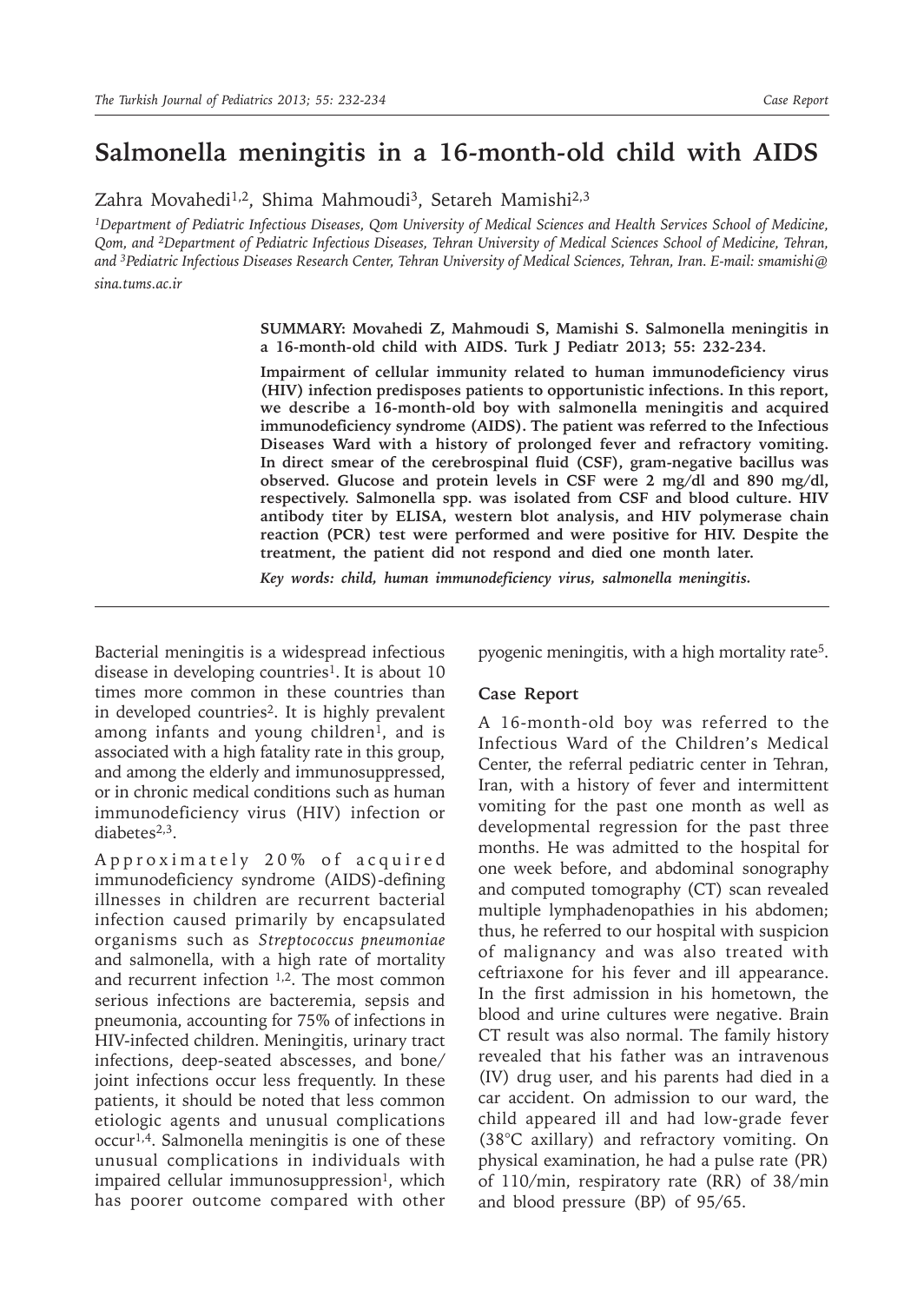The patient was pale and non-icteric, auscultation of heart and lung was normal, and the abdomen was distended, without tenderness, with spleen enlargement (4 cm below costal margin). Meningeal sign (Kernig, Brudzinski and neck stiffness) was negative.

A blood sample was taken for full blood count, plasma glucose and electrolytes, liver function tests, direct agglutination test (DAT) and K39, Wright, Widal, peripheral blood smear (PBS) for malaria, and blood culture. Tuberculin skin test (TST) was done. Lumbar puncture was done due to his prolonged fever and vomiting and his ill appearance. The cerebrospinal fluid (CSF) appeared purulent. Therefore, ceftriaxone with meningeal doses and vancomycin were started with suspicion of meningitis.

Results of initial laboratory tests were as follows: white blood cells (WBC): 8050/mm3, neutrophils: 60%, lymphocytes: 34%, basophils: 0.1%, monocytes: 5.5%, and eosinophils: 0.3%.

Platelet counts were 464,000/mm<sup>3</sup>. His hemoglobin level was 8.5 g/dl, erythrocyte sedimentation rate (ESR) 57 mm/h, C-reactive protein (CRP): 3+, aspartate aminotransferase (AST): 60 U/L, alanine aminotransferase (ALT): 58 u/L, alkaline phosphatase (ALP): 421 U/L, lactate dehydrogenase (LDH): 658 IU/L, and blood glucose 97 mg/dl.

The CSF was examined microscopically for total cell count and white cell differential count, and results were as follows: cloudy appearance, WBC: 16000 cells/ml (poly=  $95\%$ , lymph = 5%) and red blood cells (RBC): 0. In direct smear of the CSF, gram-negative bacillus was observed. Glucose and protein levels of CSF were 2 mg/dl and 890 mg/dl, respectively.

The organisms isolated from the CSF and blood culture were identified as salmonella by conventional biochemical tests and serotyped as salmonella group D by slide agglutination with specific polyvalent and monovalent antisera. Antibiotic susceptibilities were determined by disc diffusion on Mueller-Hinton agar, and the isolate was susceptible to cotrimoxazole, gentamicin, cefepime, and cefixime; therefore, because he had taken ceftriaxone for at least 10 days without any improvement, his antibiotic was changed to intravenous cotrimoxazole.

According to ultrasound result, bone marrow aspiration (BMA) to exclude malignancy was

done and showed no evidence of malignancy. Salmonella group D was isolated from BMA culture. According to antibiogram, the isolate was susceptible to cotrimoxazole and cefixime.

Wright test for brucellosis and DAT and K39 test for kala-azar were negative, and the result of Widal test was OD=1:80, OB=1:80 and HB=1:640. PBS for malaria was negative. After 72 hours, TST showed 6 mm induration.

Abdominal ultrasound and chest X-ray were performed, and abdominal ultrasound showed multiple lymph nodes in porta hepatis, spleen, around the pancreas, and paraaortic and mesenteric region. After 72 hours, his fever resolved.

Due to salmonella meningitis, immunity assessment was done, and the result of immunity for immunoglobulin (Ig)G, IgM, and IgA were 2485, 247, and 246 mg/dl, respectively, and IgE titer was more than 500 ng/ml. Nitro-blue tetrazolium (NBT) test was 100%. HIV antibody titer by ELISA and western blot tests was positive, which was confirmed with the HIV polymerase chain reaction (PCR) test; his viral load was 6,650,000 and CD4 and CD8 were 13.11% and 64.20%, respectively.

Because of positive TST, isoniazid was also started, and 72 hours after treatment, a second CSF examination was done with the following results: glucose: 19 mg/dl, protein: 980 mg/ dl, WBC: 700/mm3 (PMN=80%, lymph=20%), and negative CSF culture. Brain CT scan was performed due to refractory vomiting that showed mild communicative hydrocephalus. No evidence of SOL (space occupying lesion) or gross structural abnormality was observed. Ventricles had normal size and configuration, and posterior fossa structures seemed unremarkable.

After one week, the second abdominal sonography was performed and showed disappearance of lymph nodes. His general appearance was good and the vomiting had stopped.

Anti-retroviral agents (zidovudine, lamivudine and nevirapine) were started for the patient after three weeks, when his infection was under control as decided by the Pediatric HIV Center, and he was prescribed cotrimoxazole for six weeks due to completing treatment for salmonella meningitis. Because it was